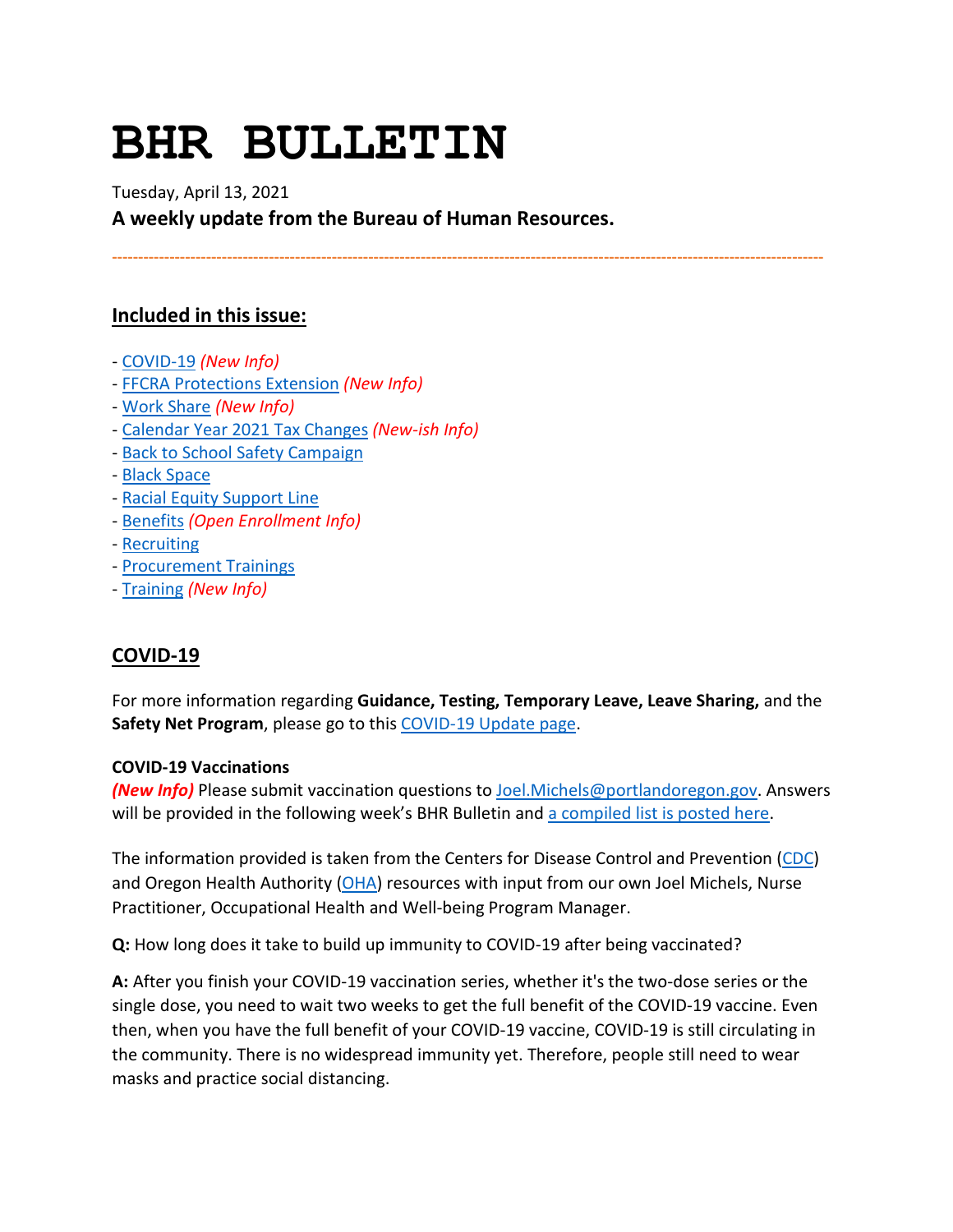**Q:** Why do people who have been vaccinated for COVID-19 still have to wear a mask and practice social distancing while in public?

**A:** It's frustrating that we're not quite there yet, but taking off your mask and letting down your physical distancing while in public right now is a little bit like deciding that you don't need to wear your seat belt because you're a good driver. You can't control all the risks out there, and no COVID-19 vaccine is 100% effective. So right now, until more of the population is protected, you should not relax those precautions.

**Q:** How do I code my timesheet and get paid if I have vaccine side effects and can't work?

**A:** Employees who have a vaccine side effect may use sick time or FFCRA type leave. Contact your bureau timekeeper or leave coordinator for help in completing FFCRA paperwork.

Next week we will continue to answer questions related to COVID-19 vaccinations. The intent of the information is to help you make an informed decision about vaccination. If you have questions, please send them to [Joel.Michels@portlandoregon.gov.](mailto:Joel.Michels@portlandoregon.gov)

## [The City's COVID-19 Response page is available here.](https://www.portlandoregon.gov/bhr/index.cfm?&c=81055)

### **Wheelchair Service for Vaccination**

The Oregon Convention Center is offering a free wheelchair service for people with mobility disabilities who are getting vaccinated there (similar to what is at the airport). Anyone who wants to borrow a wheelchair or be pushed can get one. Simply ask someone wearing a yellow vest and they will direct you.

# <span id="page-1-0"></span>**FFCRA Protections Extension -- Expanded Reasons**

*(New Info)* To provide ongoing stability to you and your loved ones impacted by the coronavirus pandemic, the City voluntarily extended protections and benefits under the Families First Coronavirus Response Act (FFCRA). There is nothing different employees need to do currently.

**Update --** We have signed Letters of Agreement for these extensions with all our labor partners. The extension does not provide new entitlement to employees who have already exhausted FFCRA paid leave benefits, but extends the eligibility period through June 30, 2021 for those who have paid leave remaining.

Time off to get the COVID-19 vaccine as well as recovery from any side effects (without medical diagnosis unless the absence is more than three calendar days) are now expanded qualifying reasons for leave. This is part of the City's voluntary extension of FFCRA emergency paid sick leave for those who have not already exhausted their two weeks of paid sick leave.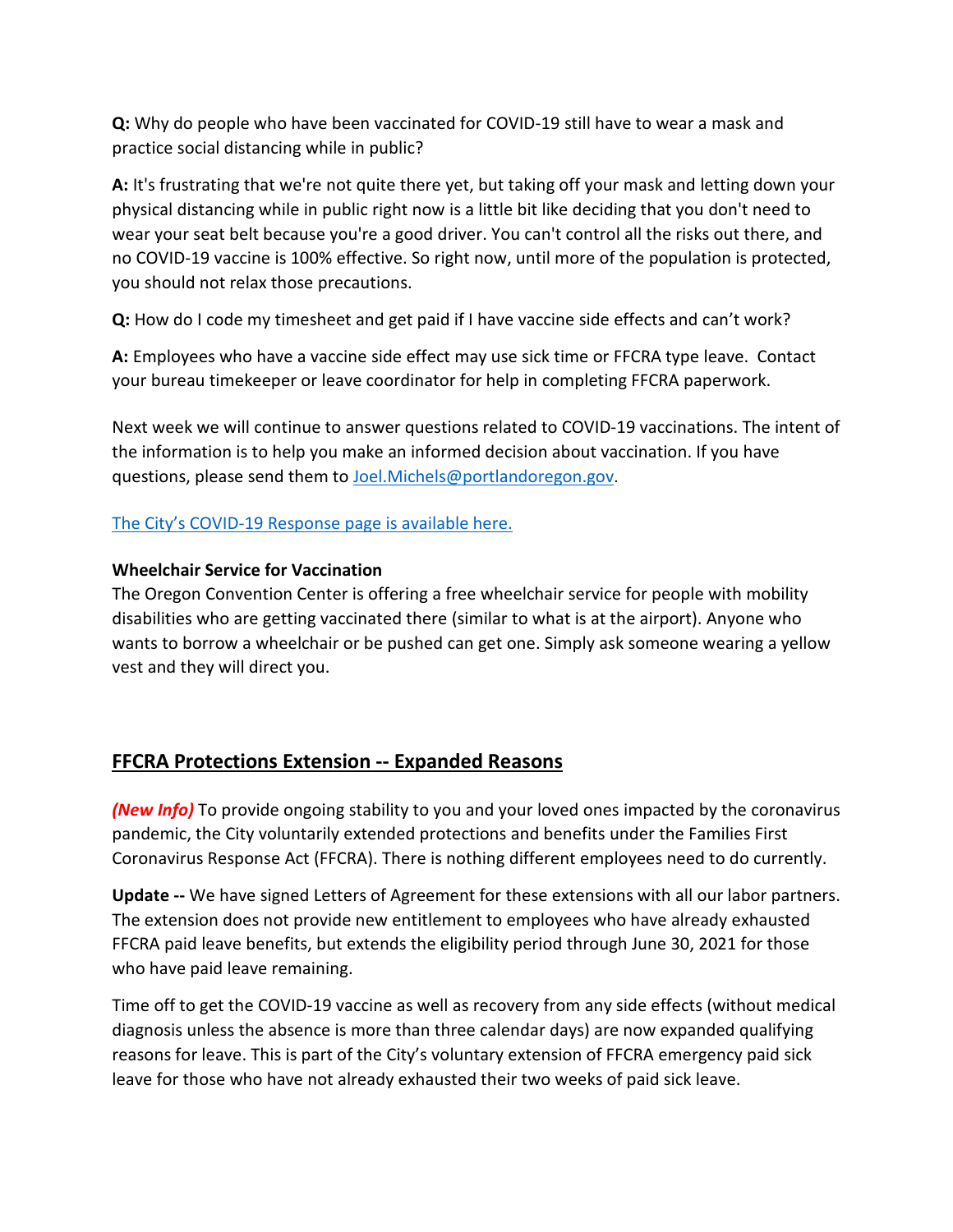If interested in vaccine-related time off, please submit a COVID-19 [Vaccine Time Off Application](https://www.portlandoregon.gov/bhr/article/782926) to your bureau's Timekeeper for processing.

For all other FFCRA qualifying reasons, please submit a new [FFCRA Application](https://www.portlandoregon.gov/bhr/80750) to your bureau's FMLA Coordinator for approval processing.

An FFCRA FAQ can be found at:

[https://www.portlandoregon.gov/bhr/article/759109.](https://www.portlandoregon.gov/bhr/article/759109) Amendments related to this current extension are posted now.

# <span id="page-2-0"></span>**Work Share**

# **City of Portland Work Share Renewal**

*(New Info)* Last Tuesday, we sent emails to Work Share participants who have furloughed or reduced their schedule since January 1, 2021. Information was provided about the City's Work Share plan renewal with instructions for how to submit the necessary forms to continue to participate in Work share between May 30, 2021 and May 28, 2022. If you did not receive that email and would like more information about how to participate in Work Share after May 29, 2021, please email [inboxworkshare@portlandoregon.gov](mailto:inboxworkshare@portlandoregon.gov) for forms and the submission link.

An updated [Work Share FAQ is available here.](https://www.portlandoregon.gov/bhr/article/761976)

# **Corrections to Work Share Claims**

*(New-ish Info)* Oregon Employment Department (OED) is no longer accepting corrected Work Share claims. Until now, OED allowed the City to file corrected claims. We have been doing a routine lookback at employee timesheets with furloughs or reduced schedules, then reporting corrections to OED.

Going forward, we will no longer be able to submit corrections to time after filing the regular weekly claim every Friday. It is extremely important for those who would like to receive Work Share benefits to ensure your timesheets are accurate by 5 p.m. Monday -- the week after you furloughed or reduced your schedule.

If you are currently participating in Work Share and do not enter your own time on your timesheet, please talk to your bureau timekeeper about the importance of entering your time by the 5 p.m. Monday deadline.

If you or your timekeeper make a change to your timesheet **after** the Monday 5 p.m. deadline, **and it is still within the same week**, please email the Work Share team at [inboxworkshare@portlandoregon.gov](mailto:inboxworkshare@portlandoregon.gov) as soon as possible, **prior to 9 a.m. Friday**. The Work Share team will make every effort to update your claim before submitting to OED Friday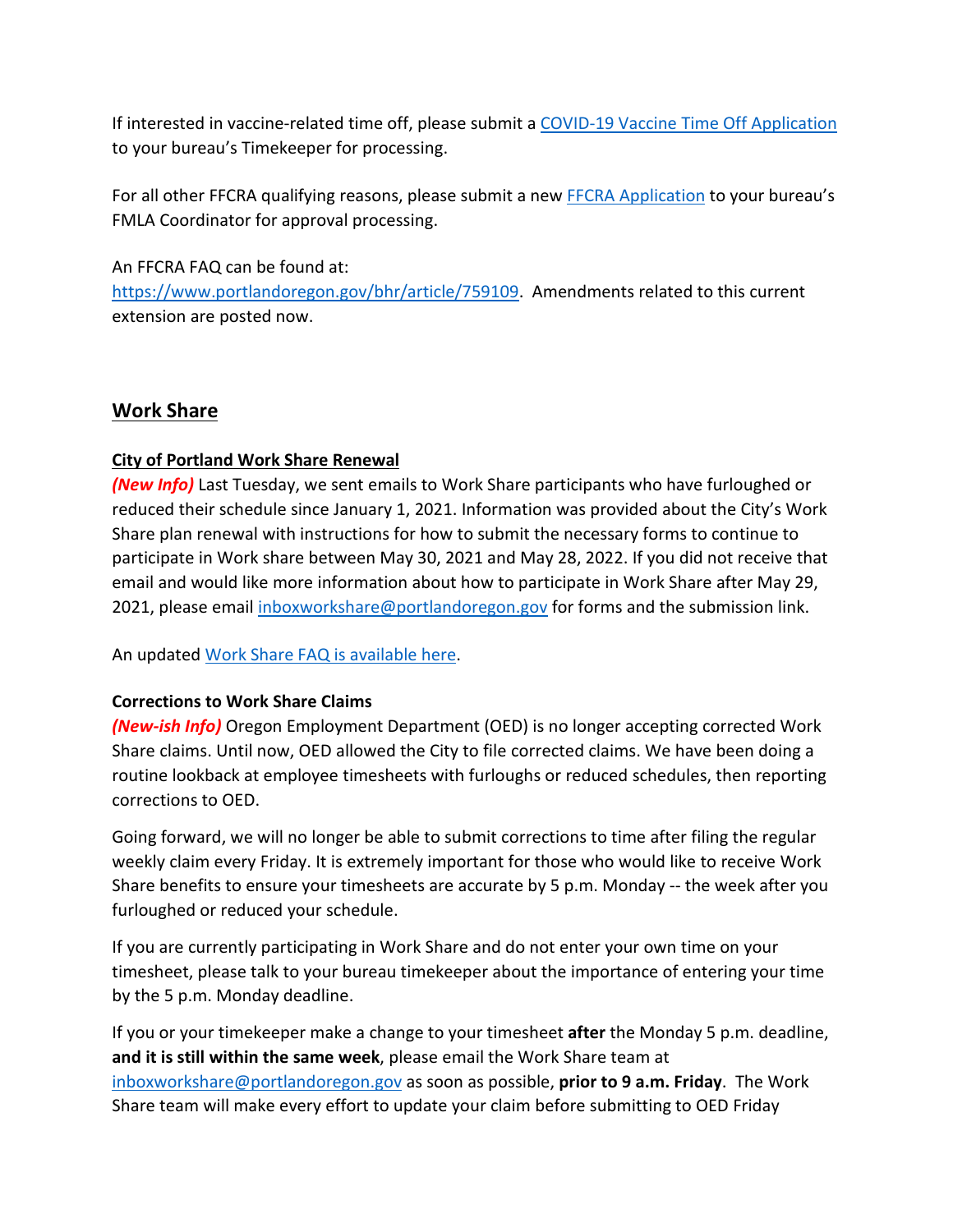#### afternoon.

#### [The following Work Share updates are available here.](https://www.portlandoregon.gov/bhr/article/782660)

**OED Letters Regarding Pandemic Unemployment Assistance (PUA) Waiting Week Payments OED Adjudication (Judgment) for Missed Opportunities to Work Lost Wages Assistance Processing ReliaCard 1099-G Tax Information for Work Share Benefits CARES Act Extension Missed Opportunities to Work 1099-G Phone Number Report of Additional Income Work Share Claim Recertification Overpayment Updates Clarification 1099-G Discrepancies City Work Share Plan Renewal**

If you have questions regarding Work Share benefits or the process, please email [Inboxworkshare@portlandoregon.gov.](mailto:Inboxworkshare@portlandoregon.gov)

# <span id="page-3-0"></span>**Calendar Year 2021 Tax Changes**

*(New-ish Info)* Two new taxes went into effect January 1, 2021. You may be affected.

#### **Metro Measure 26-210**

In the May 19, 2020 election, Metro area voters approved Measure 26-210. This measure funds supportive housing services to prevent and reduce homelessness in Washington, Clackamas, and Multnomah counties within Metro District boundaries by taxing residents of the district beginning January 1, 2021.

Personal income over \$125,000 for individuals and \$200,000 for couples filing jointly are taxable, for people living within Metro's jurisdiction, as well as nonresidents who receive income sourced within said jurisdiction. Further information on this new tax can be found at [https://www.oregonmetro.gov/public-projects/supportive-housing-services/taxes-and-funding.](https://www.oregonmetro.gov/public-projects/supportive-housing-services/taxes-and-funding)

#### **Multnomah County Measure 26-214**

In the November 3, 2020 election, Multnomah County voters approved Measure 26-214. This measure establishes a "Preschool for All Program" which is supported by a new tax on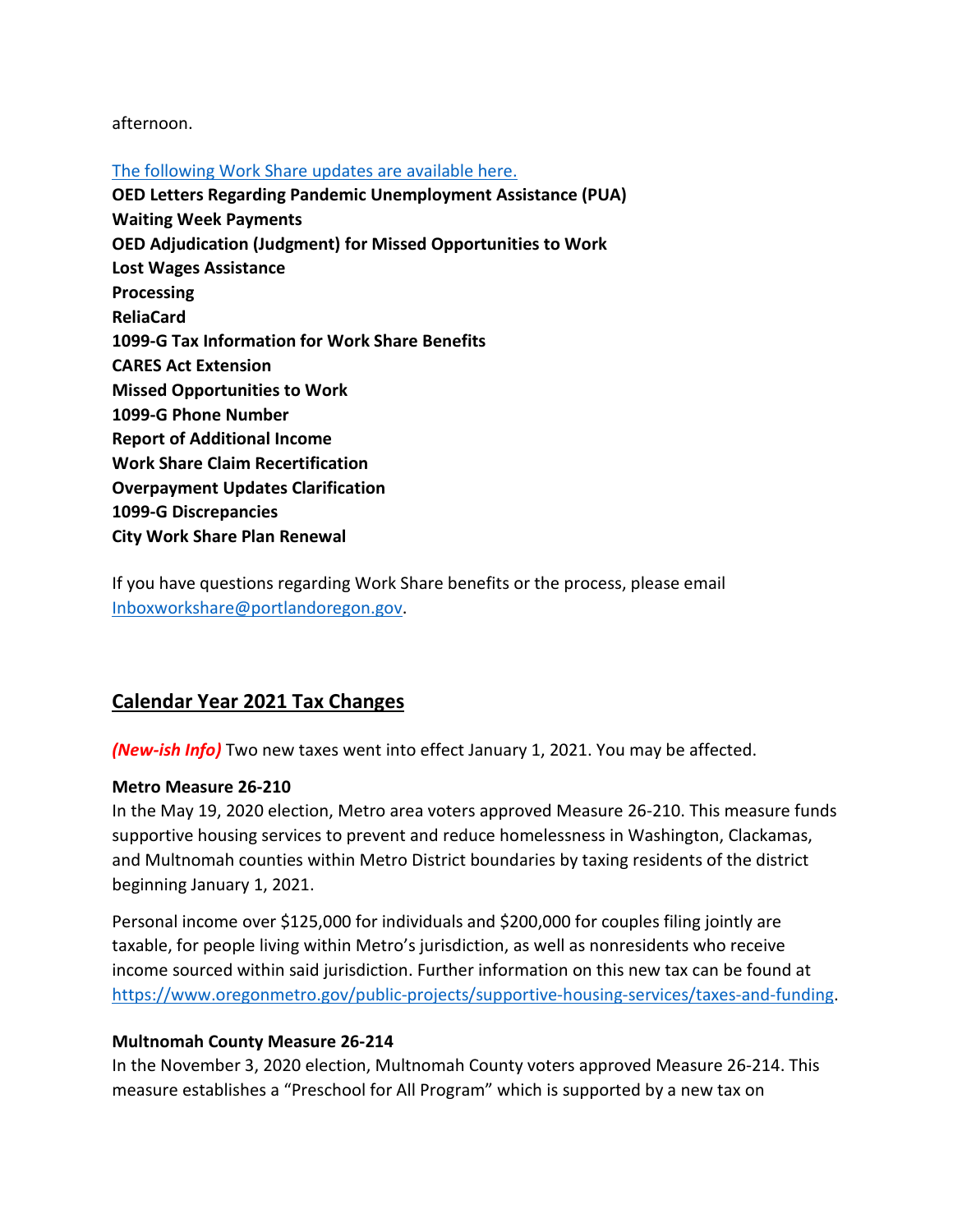Multnomah County residents and taxable income derived within Multnomah County beginning January 1, 2021.

For single filers, all Oregon taxable income over \$125,000 is taxed at a 1.5 percent rate. All income above \$250,000 is taxed at a 3.0 percent rate. This rate will increase by 0.8 percent in 2026.

For joint filers, all Oregon taxable income over \$200,000 is taxed at a 1.5 percent rate. All income above \$400,000 is taxed at a 3.0 percent rate. This rate will increase by 0.8 percent in 2026.

Further information on this new tax can be found at [https://multco.us/dchs/preschool-all-tax](https://multco.us/dchs/preschool-all-tax-information)[information.](https://multco.us/dchs/preschool-all-tax-information)

Employers, including the City of Portland, are not required to withhold for these taxes in 2021. Beginning January 1, 2022, employers will be required to begin employee withholdings. Further information will be provided during the coming months as we work on implementing payroll software changes to accommodate these new requirements.

All taxes owed must be remitted by April 15, 2022 for calendar year 2021 liabilities. Employees are encouraged to withhold themselves based on their individual 2021 tax situation. If there are questions about either of these taxes, employees should contact the respective tax authorities for further information.

# <span id="page-4-0"></span>**Back to School Safety Campaign**

Beginning March 29, many students returned to classrooms in Portland. PBOT's Safe Routes to School and Metro have partnered to build a new campaign to remind drivers that although inperson school may not look the same this year, our kids are still biking, walking and playing in our neighborhoods as well as traveling to and from schools for hybrid learning, school lunches and materials. Phase 1 of the campaign is all online, and is available in 5 languages in addition to English: Arabic, Chinese, Spanish, Russian and Vietnamese. Download Phase 1 materials for Facebook, Twitter and Instagram, virtual meeting backgrounds, social media captions and more by visiting[: http://www.oregonmetro.gov/kidseverywhere.](http://www.oregonmetro.gov/kidseverywhere)

PBOT invites you to download and share any of the materials with friends, colleagues, and networks. You can also follow #DriveLikeIt on Facebook, Twitter or Instagram and reshare posts from [PBOT Safe Routes to School.](https://www.facebook.com/PBOTSafeRoutes/)

# <span id="page-4-1"></span>**Black Space**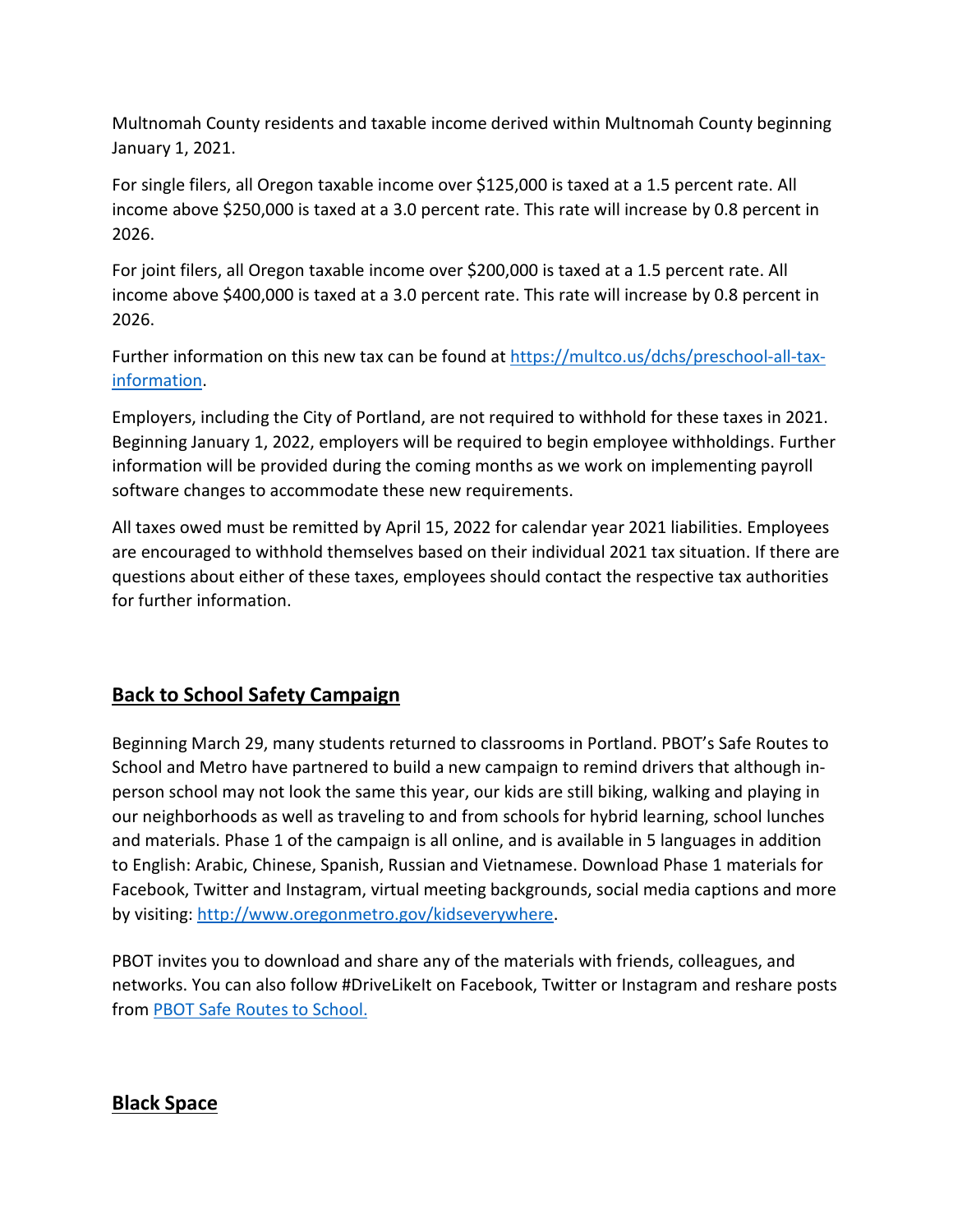This meeting is specifically for City of Portland's Black employees. We will provide support where needed, and work together to identify common experiences as well as ways the City can better support and retain Black employees.

Meetings occur on the last Monday of every month.

April 26, 1 p.m. May 24, 1 p.m. June 28, 1 p.m.

Please download and import the following iCalendar (.ics) files to your calendar system. Monthly:

[https://us02web.zoom.us/meeting/tZcpduqspj4iGNXOBGXnSckAt5A8VMIAZ1JM/ics?icsToken=](https://us02web.zoom.us/meeting/tZcpduqspj4iGNXOBGXnSckAt5A8VMIAZ1JM/ics?icsToken=98tyKuGrqjopHtyQuBuGRpwqBoj4b-jxiCVHjY1lsz3COy5gYQjXIrdjaoRSOfnq) [98tyKuGrqjopHtyQuBuGRpwqBoj4b-jxiCVHjY1lsz3COy5gYQjXIrdjaoRSOfnq](https://us02web.zoom.us/meeting/tZcpduqspj4iGNXOBGXnSckAt5A8VMIAZ1JM/ics?icsToken=98tyKuGrqjopHtyQuBuGRpwqBoj4b-jxiCVHjY1lsz3COy5gYQjXIrdjaoRSOfnq)

Join Zoom Meeting:<https://us02web.zoom.us/j/83413485821> Meeting ID: 834 1348 5821 l Passcode: BLM2021 One tap mobile: +13462487799,,83413485821#,,,,\*0798510# US (Houston)

# <span id="page-5-0"></span>**Racial Equity Support Line**

#### **503-575-3764**

This is a service led and staffed by people with lived experience of racism. We offer support to those feeling the emotional impacts of racist violence and microaggressions, as well as the emotional impacts of immigration struggles and other cross-cultural issues.

We get it. And we're here to talk. To support. To connect.

[More information is available here.](https://www.linesforlife.org/racial-equity-support-line/?fbclid=IwAR189nJCJbrA3RHn8r_cUZ29iBier77c2vNBIjGUew7aTDyc1DaC0SrDa7Q)

### <span id="page-5-1"></span>**Benefits**

#### *Save the Date --* **May 14 through June 2, 2021** *-- Open Enrollment!*

Mark your calendars for the opportunity to make changes to your benefit plans and enroll in a Flexible Spending Account.

For up-to-date information, check the open enrollment web page: [www.portlandoregon.gov/openenrollment.](http://www.portlandoregon.gov/openenrollment)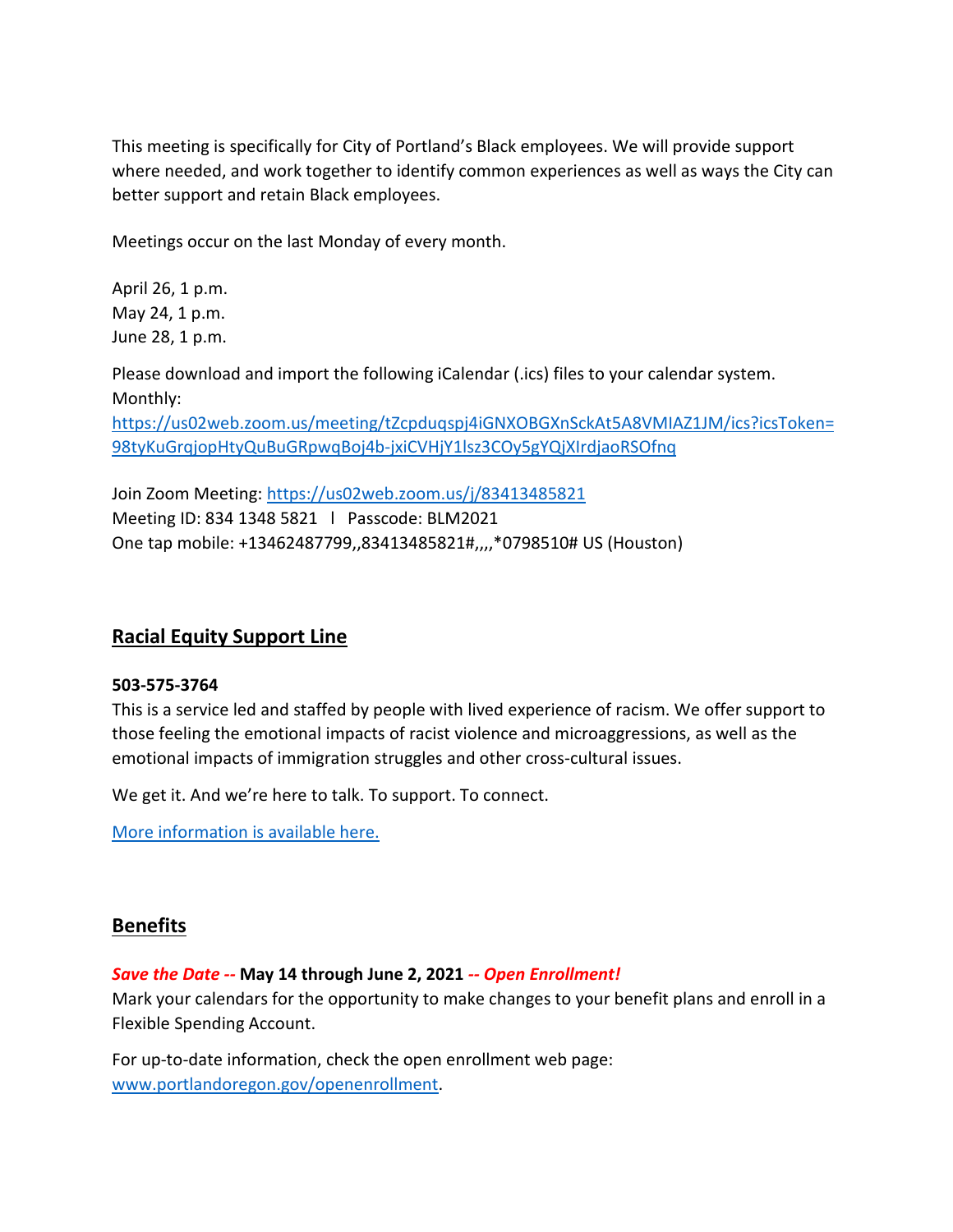Sign up to receive text alerts! We will send a reminder when open enrollment is here, as well as when it's about to close so you don't miss anything. Text "city benefits" at 31996 to join the text club.

Want an easy and convenient way to check your benefits and make changes on the go? Download the app a for free!

- 1. Install the BENEFITFOCUS App from Google Play or the Apple Store
- 2. Enter the company ID: citybenefits
- 3. Log into your benefits using the same username and password you use on your computer

Contact us at [benefits@portlandoregon.gov](mailto:benefits@portlandoregon.gov) with any questions or concerns.

### **Voya Service Day -- Friday, April 16**

*(New Info)* Local Voya Financial Advisors are here to help you build your roadmap to a successful retirement. They offer employees assistance with Deferred Compensation, financial wellness, online tools to help you through each financial stage in your life, and personalized one-on-one meetings. Securities and investment advisory services are offered through Voya Financial Advisors, Member SIPC. Schedule an appointment online here: <https://go.oncehub.com/ColumbiaSquare>

### **Employee Assistance Program (EAP)**

[24-hour Help During Emergencies and Other Times of Need](https://www.portlandoregon.gov/bhr/76512) If you are in crisis, help is a confidential call away. Cascade/EAP: 1-800-433-2320 (text) 503-850-7721 National Suicide Hotline: 1-800-273-8255 (website) https://suicidepreventionlifeline.org/

### **Health, Wellness, and Financial Well-being Webinars**

### *Complicated Grief During Uncertain Times*

The global pandemic has caused many of us to experience a great deal of emotional turmoil. Particularly grief; a common, yet misunderstood emotion. This webinar focuses on the various types of grief, coping skills, utilizing social supports, community resources, and more. Wednesday, April 14, 10 a.m. - 11 a.m. [Register here.](https://register.gotowebinar.com/register/5706198580417289996?mc_cid=3d86c0f256&mc_eid=8547be238e)

### *Healthy Futures: Nourishing the Whole Family*

Learn the impact that lifestyle choices have on family life and well-being. Get tools and tips on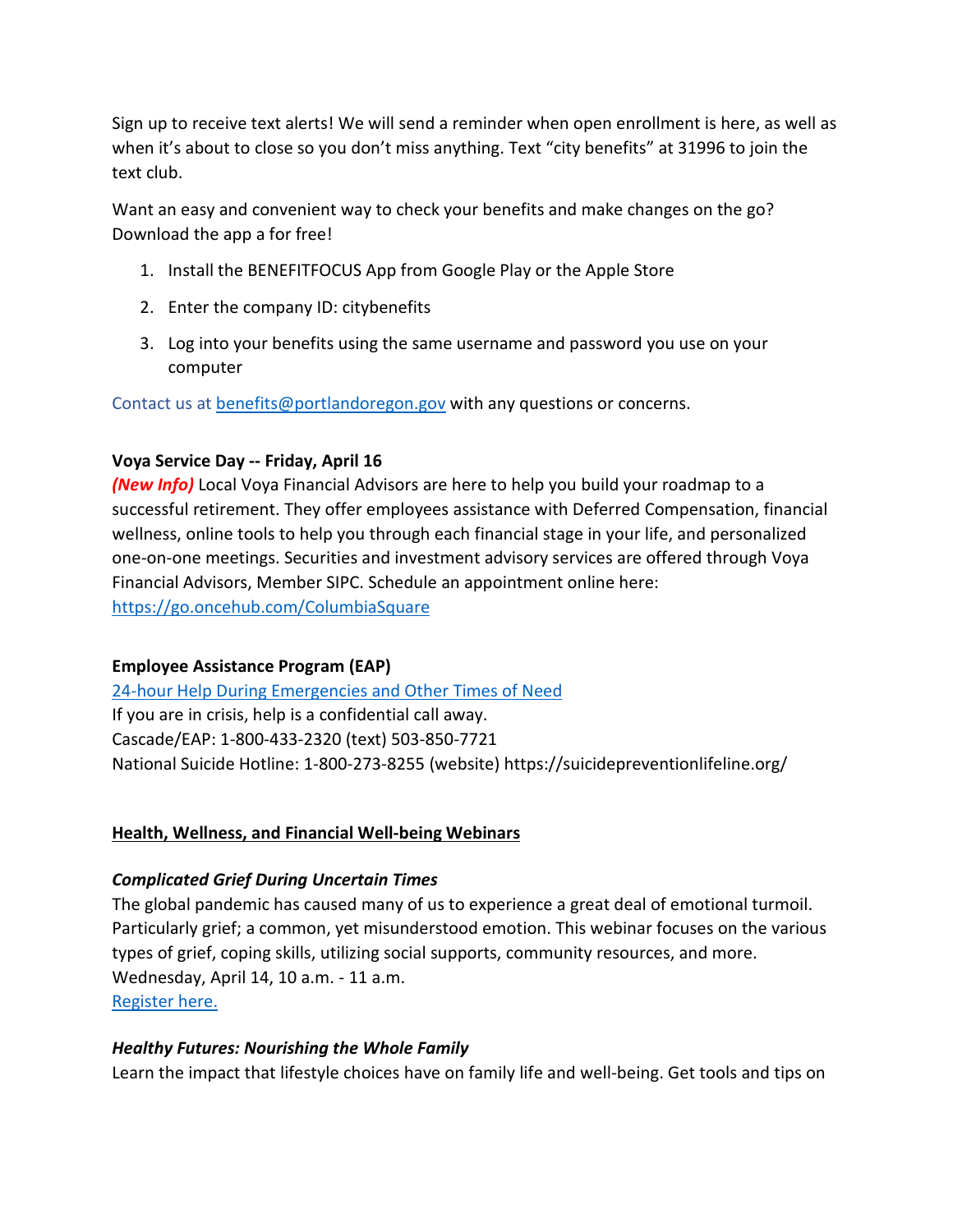how to plan and prepare nourishing meals and engage in family physical activity. Thursday, April 15, 11 a.m. - 12 p.m. (No registration necessary)

Join here:

<https://kponline.webex.com/kponline/k2/j.php?MTID=t65245c6e0e320de0cbc744877c1122c6> Password: Thrive123 To join by phone: 408-418-9388 Access code: 133 110 2316

### *All About OPSRP*

This overview is ideal for PERS members at any stage in their careers who began PERS-covered employment after August 28, 2003. Topics include membership and vesting requirements, information regarding Online Member Services and estimates, retirement eligibility, detailed information about the Individual Account Program (IAP), and member resources. Tuesday, April 20, 10 a.m. - 12 p.m. [Register here.](https://us02web.zoom.us/webinar/register/WN_mcmOfoXqQ5uHVo24OwMcMg)

## *Taking Care of YourSELF*

This webinar focuses on four ways to improve SELF-care: **S**leep, **E**xercise, **L**ove, and **F**ood. Tuesday, April 20, 12 p.m. - 1 p.m. (No registration necessary)

Join here: <https://kponline.webex.com/kponline/k2/j.php?MTID=t56f1b5c6fe6abb521abf2dc47ec79d05> Password: Thrive123 To join by phone: 408-418-9388 Access code: 133 540 9292

# *Financial Forum -- April is National Financial Literacy Month*

Money coaches are ready to answer your questions live on any financial topic -- such as debt, budgeting, saving, investing, mortgages, retirement or financial habits. Thursday, April 22, 9 a.m. *OR* 12 p.m. [Register here.](https://register.gotowebinar.com/rt/5458695211840252173?source=CSM&mc_cid=3d86c0f256&mc_eid=8547be238e)

### *Retirement Readiness* **--** *Presented by PERS*

For Tier One and Tier Two members thinking of retiring within the next three years. Topics include a review of PERS estimate of retirement benefits, retirement options, retirement timelines, guidelines on completing the retirement application, an explanation of working after retirement rules, detailed information regarding the Individual Account Program (IAP), Deferred Compensation, and a list of available resources.

Tuesday, April 27, 12 p.m. - 2 p.m., [Register here.](https://us02web.zoom.us/webinar/register/WN_pVbeuTMUQo2RXvGMlp_WOQ)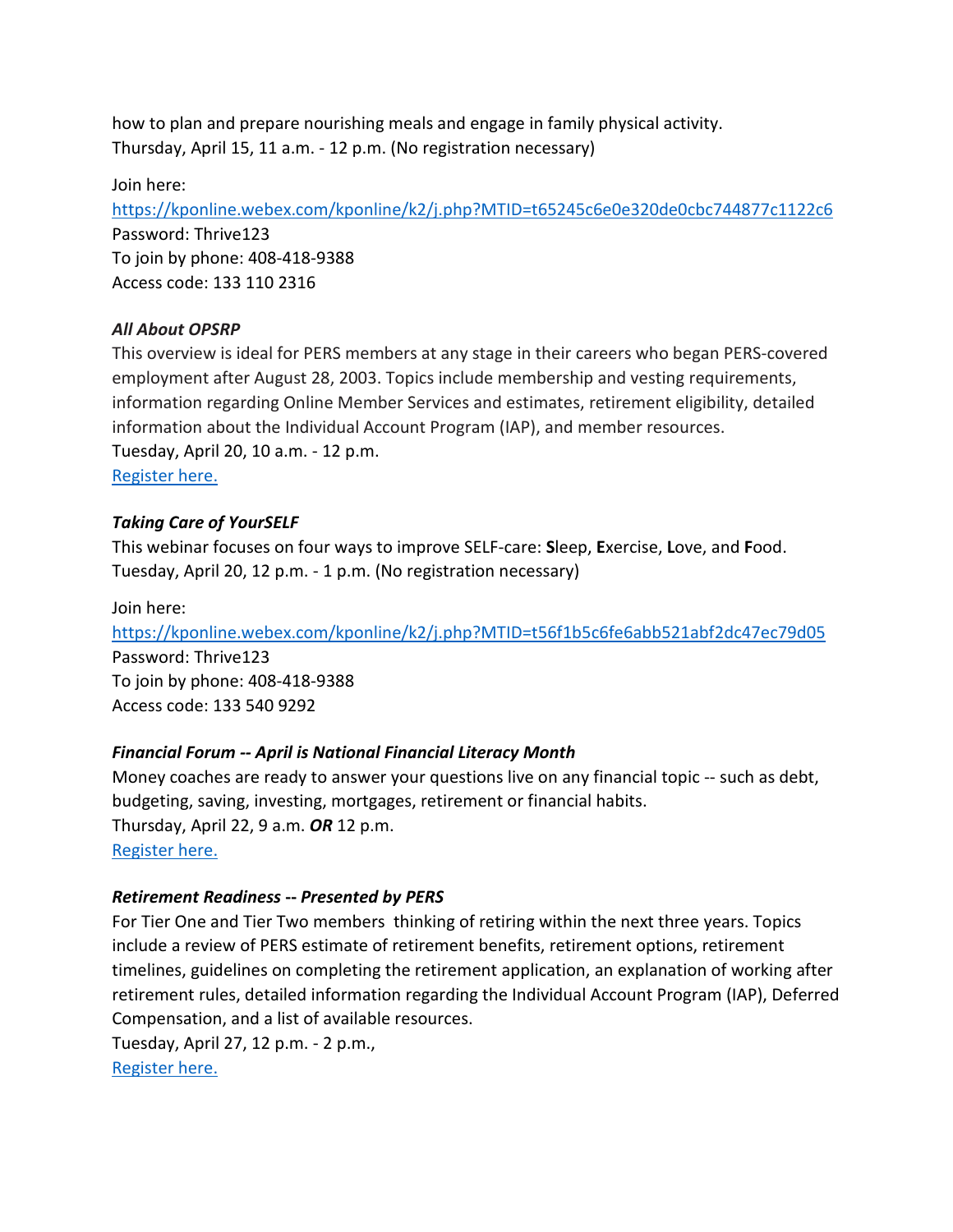#### *Financial Wellness in 5*

This quick on-demand video walks you through the basics of holistic financial wellness including spending and savings, debt management, emergency savings, retirement, protection, and other savings goals. [Learn more](https://www.voya.com/page/financial-wellness-5) here[!](https://www.voya.com/page/financial-wellness-5)

[Webinars for All –](https://cascade-gateway.lifeadvantages.net/module.php/core/loginuserpass.php?AuthState=_1a3a852f693adc187cf20e6ab784129a7005390dae%3Ahttps%3A%2F%2Fcascade-gateway.lifeadvantages.net%2Fsaml2%2Fidp%2FSSOService.php%3Fspentityid%3Dhttps%253A%252F%252Fsaml-01.personaladvantage.com%252Fsp%26cookieTime%3D1615310144%26RelayState%3Dss%253Amem%253A1d8e1b0ec14601a8153ab04497bc5fd0f0d50a5926308558f40d35a41079c199) On Demand [Managers/Supervisors –](https://www.portlandoregon.gov/bhr/article/750308) On Deman[d](https://www.portlandoregon.gov/bhr/article/750308) [Access previous Cascade Centers and Moda Health webinars.](https://www.portlandoregon.gov/bhr/index.cfm?&c=79368)

## <span id="page-8-0"></span>**Recruiting**

[Current Internal Recruitments](https://www.governmentjobs.com/careers/portlandor/promotionaljobs)

[Current External Recruitments](https://www.governmentjobs.com/careers/portlandor?)

[Current Lateral Transfer Opportunities](https://www.governmentjobs.com/careers/portlandor/transferjobs)

# <span id="page-8-1"></span>**Procurement Trainings**

Do you buy goods and services as part of your job for the City? Sign up for an upcoming procurement class to learn about rules, tools, resources, and best practices that will ensure we're accountable to the public – and simplify your work. Whether you're a newcomer looking for an introductory lesson or a pro who wants specialized advice, we have a class for you. Learn more about April [through July classes.](https://www.portlandoregon.gov/brfs/index.cfm?&a=780678)

# <span id="page-8-2"></span>**Training** *(VIRTUAL)*

Be sure to visit [CityLearner](https://www.portlandoregon.gov/bhr/article/446111) for course descriptions and the most current class details.

#### **Required, All Employees**

*HR 2.02, Workforce Harassment & Discrimination Prevention for Non-Supervisory Employees* Thursday, May 6, 9:30 a.m. - 11:30 a.m.

*Workplace Harassment, Discrimination, & Retaliation Prevention (HR 2.02)*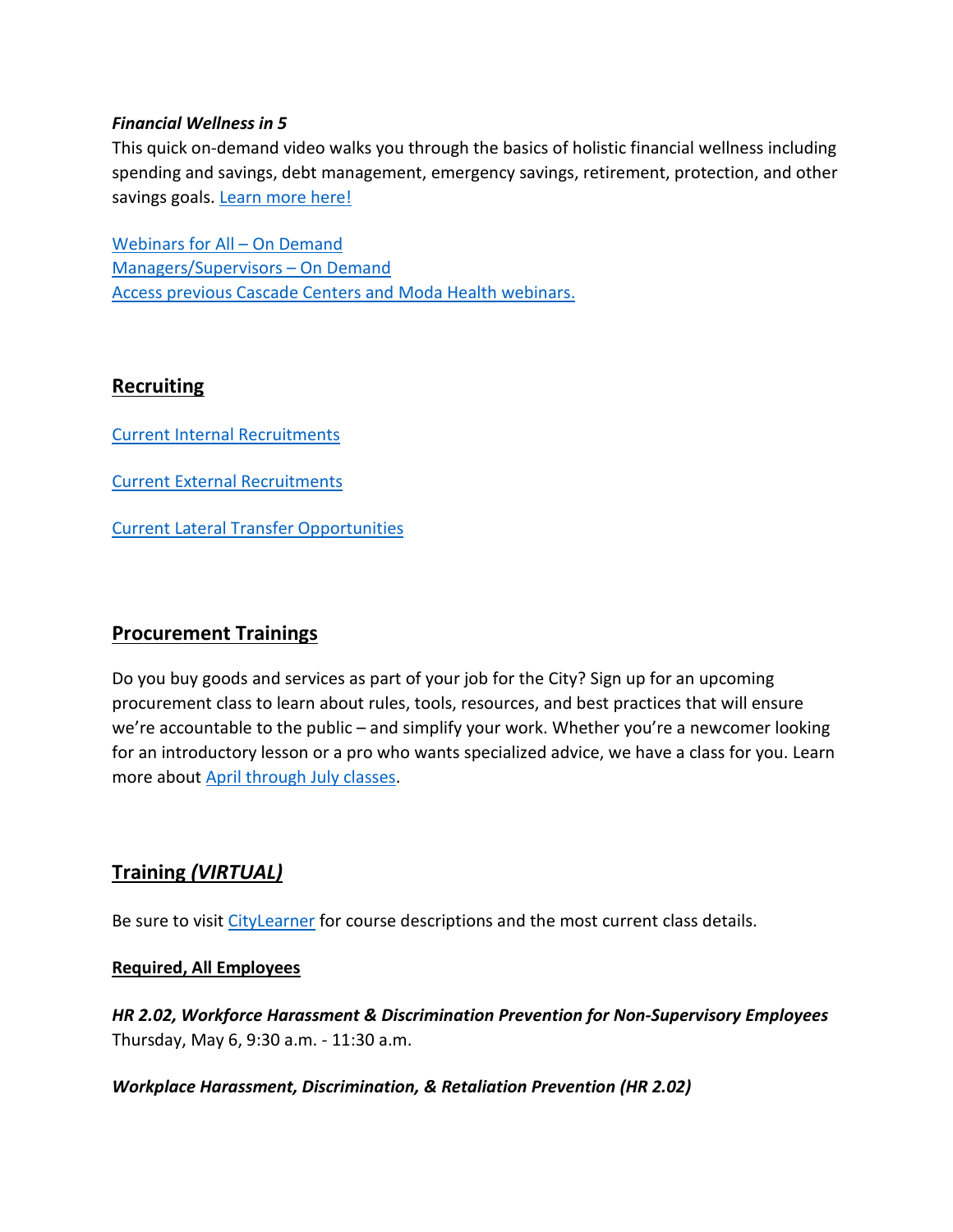*Refresher: Non-supervisory version*  Wednesday, April 21, 10 a.m. - 11 a.m.

*Workplace Harassment, Discrimination, & Retaliation Prevention (HR 2.02) for Managers/Supervisors*  Wednesday, April 21, 9 a.m. - 11 a.m.

*Workplace Harassment, Discrimination, & Retaliation Prevention (HR 2.02) Refresher for Managers/Supervisors (New)* Wednesday, June 30, 1 p.m. - 2 p.m.

*Administering the Discipline Process-Managers & Supervisors (New)* Wednesday, June 9, 9 a.m. - 12 p.m.

*Racial Equity 101* Friday, April 23, 1:30 p.m. - 5 p.m.

#### **Professional Development**

*New Employee Orientation* Tuesday, May 11, 10 a.m. - 1:30 p.m.

### *Reasonable Employment Accommodations Training*

Wednesday, April 21, 1 p.m. - 2:15 p.m.

### *Facilitation Training: Learn to Lead Reflective Conversations*

Oregon Humanities' facilitation training prepares people to plan and facilitate conversations about vital issues and questions across differences, beliefs, and backgrounds. These conversations help build strong relationships within organizations and among communities. This is a 3-part training with limited seating and the training will focus on both online and inperson facilitation techniques and skills.

Thursday, April 15, 10 a.m. - 3:30 p.m. Friday, April 16, 10 a.m. - 3:30 p.m. Friday, April 23, 10 a.m. - 12 p.m.

### *GobierNOS Webinar* **(sponsored by PBOT) (***New)*

You are invited to the second iteration of "GobierNOS: Govern-meant para ti." This Zoom webinar will primarily be in Spanish, with live bilingual interpreters and closed captions. Latinx panelists from regional non-profit and private sectors will share their perspectives on mobility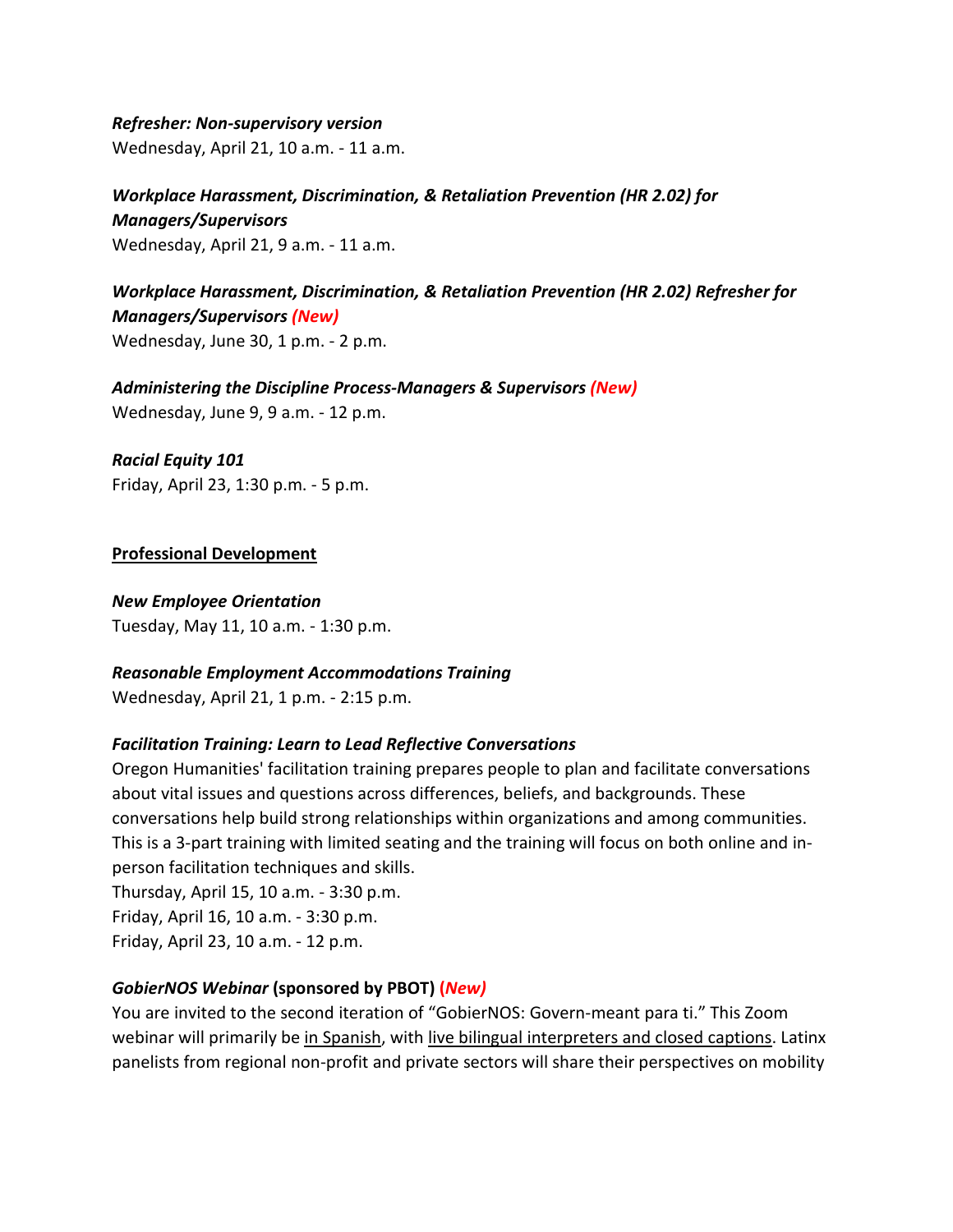justice. We will explore perspectives on freedom of movement and relationships to transportation and land. We are honored to feature the following Latinx panelists:

- Cesar Tapia-Chavez, *Latino Network*
- Yoana Molina Marcial, *Guerreras Latinas*
- Andrés Oswill, *Oregon Futures Lab*

This event is sponsored by the Portland Bureau of Transportation (PBOT) and PBOT Equity Program, with the support of a small event planning team of LatinxPDX members including PBOT staff Vanessa Micale, Lale Santelices, Marianna Lomanto, Anamaria Perez, Fabiola Casas from the Portland Water Bureau, and Yolanda Sanchez-Marquez from the Office of Equity and Human Rights.

Monday, April 26, 12 p.m. - 1 p.m.

The event is free and open to all City employees, including the public and community members. [Register here.](https://zoom.us/webinar/register/WN_8nJrtngNRnmUkCH4dSUQBw) (**Note:** this session is NOT in CityLearner)

### *Executive Master of Public Administration (EMPA) Program* **(***New)*

Are you looking to make a larger impact and improve your leadership skills in the public sector? Portland State's [Executive MPA program](https://ondeck.pdx.edu/public-administration/executive-master-public-administration) may be the right choice for you. An accelerated master's degree program specially designed to fit into the schedule of busy public sector professionals. PSU Executive MPA Information Session.

Registration Links:

[Thursday, April 22, 12 p.m. -1 p.m.](https://t.e2ma.net/click/zl5rrf/brdro3/7vusnr)

[Thursday, May 6, 12 p.m. -1 p.m.](https://t.e2ma.net/click/zl5rrf/brdro3/novsnr)

[Thursday, May 6, 5:30 p.m. -6:30 p.m.](https://t.e2ma.net/click/zl5rrf/brdro3/3gwsnr)

After registering, participants will receive an email with a link and password for the meeting. (**Note:** these sessions are NOT in CityLearner)

### **PCC Virtual Classes – Winter/Spring Term**

Supervisor/Manager approval is required for courses with a fee. Please sign up as soon as possible for PCC classes to avoid cancellation due to low enrollment.

### *Diversity & Conflicts: A Source for Growth,* Cost: \$350

Day 1: Tuesday, April 20, 9 a.m. - 1 p.m. Day 2: Thursday, April 22, 9 a.m. - 1 p.m.

*Role of the Supervisor,* Cost: \$175

Wednesday, April 28, 9 a.m. - 1 p.m.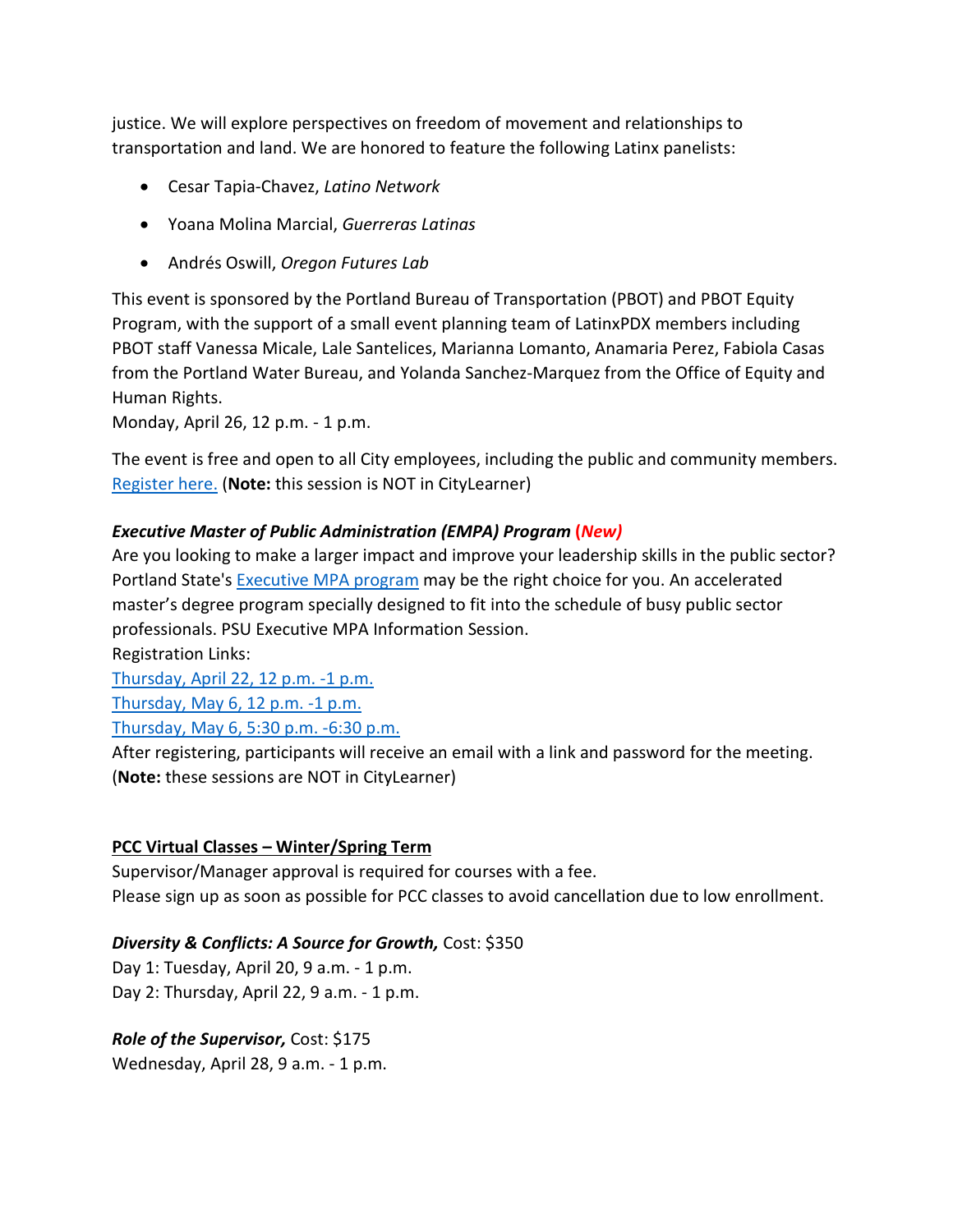#### See [the full list of PCC Virtual classes.](https://www.portlandoregon.gov/bhr/article/503337)

Go t[o CityLearner](https://www.portlandoregon.gov/bhr/article/446111) for class information and registration.

## *Roles & Responsibilities in Construction Invitation to Bid Process (New)*

Course objectives are to create a timeline outlining the major steps of the Construction Invitation to Bid (ITB) process and review the roles and responsibilities in each step of the Construction Invitation to Bid (ITB) process. Tuesday, April 20, 10 a.m. - 12 p.m.

[Join Microsoft Teams Meeting](https://teams.microsoft.com/l/meetup-join/19%3ameeting_ZTQzMjRmNzUtYjc3Yi00YzM4LTlmYjEtOGIyNWYzMWVhODZi%40thread.v2/0?context=%7b%22Tid%22%3a%22636d7808-73c9-41a7-97aa-8c4733642141%22%2c%22Oid%22%3a%2286b2ae6e-2fe6-44ca-9974-4b60b2e2cd99%22%7d) [+1 971-323-0035](tel:+1%20971-323-0035,,884780167) Conference ID: 884 780 167#

#### *Market Research (New)*

Course objective is to be able to perform the Market Research Process, which is comprised of three distinct activities: Market Research, Market Analysis, and Market Intelligence. The Market Research Process is critical because it's the first step in making the most appropriate decision regarding the procurement of purchases.

Tuesday, April 27, 10 a.m. - 12 p.m. [Join Microsoft Teams Meeting](https://teams.microsoft.com/dl/launcher/launcher.html?url=%2F_%23%2Fl%2Fmeetup-join%2F19%3Ameeting_YTUwYjg0ODEtMTZiMS00ZmRlLThjODctZDE5NDdkNzg1ZTdh%40thread.v2%2F0%3Fcontext%3D%257b%2522Tid%2522%253a%2522636d7808-73c9-41a7-97aa-8c4733642141%2522%252c%2522Oid%2522%253a%252286b2ae6e-2fe6-44ca-9974-4b60b2e2cd99%2522%257d%26anon%3Dtrue&type=meetup-join&deeplinkId=6c066d0b-0725-464d-9d13-2c553e9124ae&directDl=true&msLaunch=true&enableMobilePage=true) [+1 971-323-0035](tel:+1%20971-323-0035,,355477073#%20) Conference ID: 963 636 280#

To view a complete list of Procurement classes, click - Procurement Trainings

To register, go to [CityLearner](https://www.portlandoregon.gov/bhr/article/446111) (using Internet Explorer or Chrome; a remote access token is not needed), select "Learning," type the course name into the "Find Learning" search field, then click "Go" to locate the course. Register for the date and time that work for your schedule. If you need assistance with CityLearner, please go to [CityLearner Help,](https://www.portlandoregon.gov/bhr/69963) or send an email to [BHR](mailto:hrtraining@portlandoregon.gov)  [Training.](mailto:hrtraining@portlandoregon.gov) Upon successful registration in CityLearner, a Zoom meeting invitation, training instructions, and materials will be sent two to three business days before the class date.

If you have questions about the listed trainings, or any others, please send a message to [hrtraining@portlandoregon.gov.](mailto:hrtraining@portlandoregon.gov)

# *Thank You!*



**BHR Communications**  City of Portland, OMF Bureau of Human Resources Ph: 503.823.3572 | Fax: 503.865.3288 [Twitter](https://twitter.com/PortlandGov) [| Facebook](https://www.facebook.com/PortlandORGov/?__tn__=kHH-R) [| Instagram](https://www.instagram.com/portlandgov/) [| YouTube](https://www.youtube.com/channel/UC6GPv_4TEzY3JFrXUgFlZzQ?view_as=subscriber)

**City of Portland Core Values: Anti-racism | Equity | Transparency | Communication | Collaboration | Fiscal Responsibility**